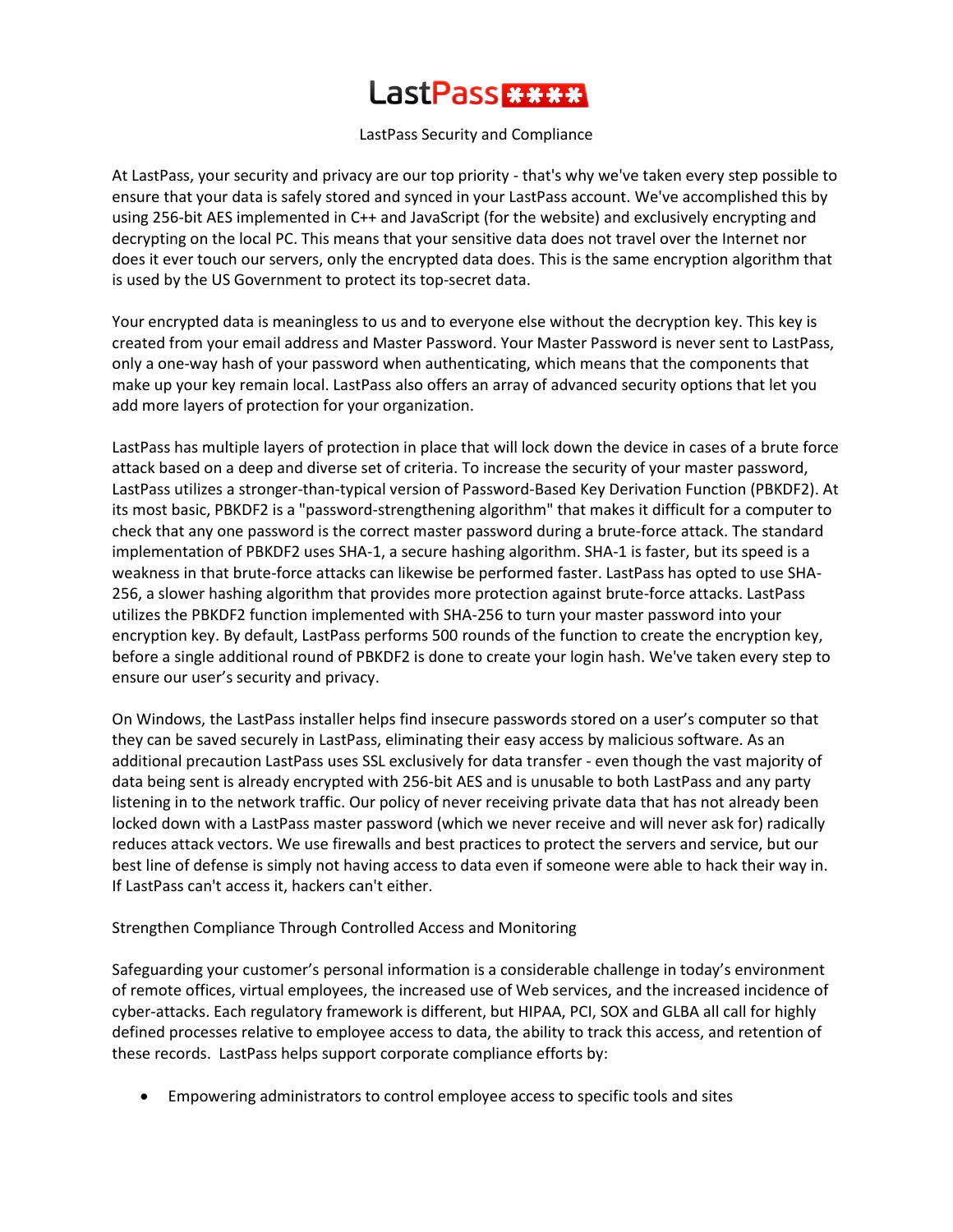## LastPass \*\*\*\*

- o Employers can impose specific criteria around the strength and length of the master passwords of their employees.
- $\circ$  Employers can mandate the use of multi-factor authentication for login to LastPass.
- o Employers can lock down access to LastPass based on IP Address and/or device. Access can be restricted for all employees, or an elected sub-set.
- o With LastPass Shared Folders, Administrators can allocate logins to users as either hidden or visible. Hidden passwords can only be utilized through LastPass auto-fill. Every login event is then captured and retailed in the Login Reports.
- Monitoring and logging all access by both employees and administrators
	- $\circ$  The LastPass Login Report captures (1) username, time date stamp, IPaddress and site name for every login, (2) formfill events, (3) and all username and password updates, that are conducted using LastPass.
	- o The Shared Folders Report captures a detailed record of every Shared Folder created within the company, including: (1) assigned users, (2) access rights and permissions of each user relative to each folder, (3) full list of sites and tools shared with the folder.
	- $\circ$  The Admin Events Report tracks administrator activity conducted with the Enterprise Console such as (1) new account created, (2) user account terminated, (3) policy edit or assignment. This report includes the name of the administrator, time/date stamp, IP Address and event type.
- Retaining access records for a minimum of three years
	- o Each report is retained on our servers for a period of no less than 3 years.
	- o Reports can be filtered by user, data range, and can be exported to Excel.

## Safely Sharing Accounts With Others

LastPass uses public/private key cryptography - specifically RSA from Crypto++ and jsbn - to allow users to share their accounts with trusted parties, without ever sharing it with LastPass. The distinguishing technique used in public-key cryptography is the use of asymmetric key algorithms, where the [key](http://en.wikipedia.org/wiki/Key_%28cryptography%29) used to [encrypt](http://en.wikipedia.org/wiki/Encryption) a message is not the same as the key used t[o decrypt](http://en.wikipedia.org/wiki/Decryption) it. Each user has a pair o[f cryptographic](http://en.wikipedia.org/wiki/Cryptographic_key)  [keys](http://en.wikipedia.org/wiki/Cryptographic_key) - a public encryption key and a private decryption key. Messages are encrypted with the recipient's public key, and can be decrypted only with the corresponding private key. This process is, of course, completely automated with no action required by the end user.

## Account Recovery

With 'account recovery', we store an encrypted version of the user's encryption key on their hard drive and store an encrypted version of the key to decrypt the encryption key on our server. The encrypted value on their hard drive is useless without the encrypted key on the server. The encrypted key on our server is useless to us as we do not have the key to decrypt it. We force the end user to prove they are who they claim to be by validating their email and thereafter deliver the encrypted key to the user - they then decrypt the key and use it to decrypt their encrypted key to gain access to a forced password reset module.

## Availability

LastPass was built on the belief that users must always have access to their data – anywhere, anytime. We've accomplished this in multiple ways: first, we have 2 distinct data-centers in production service at